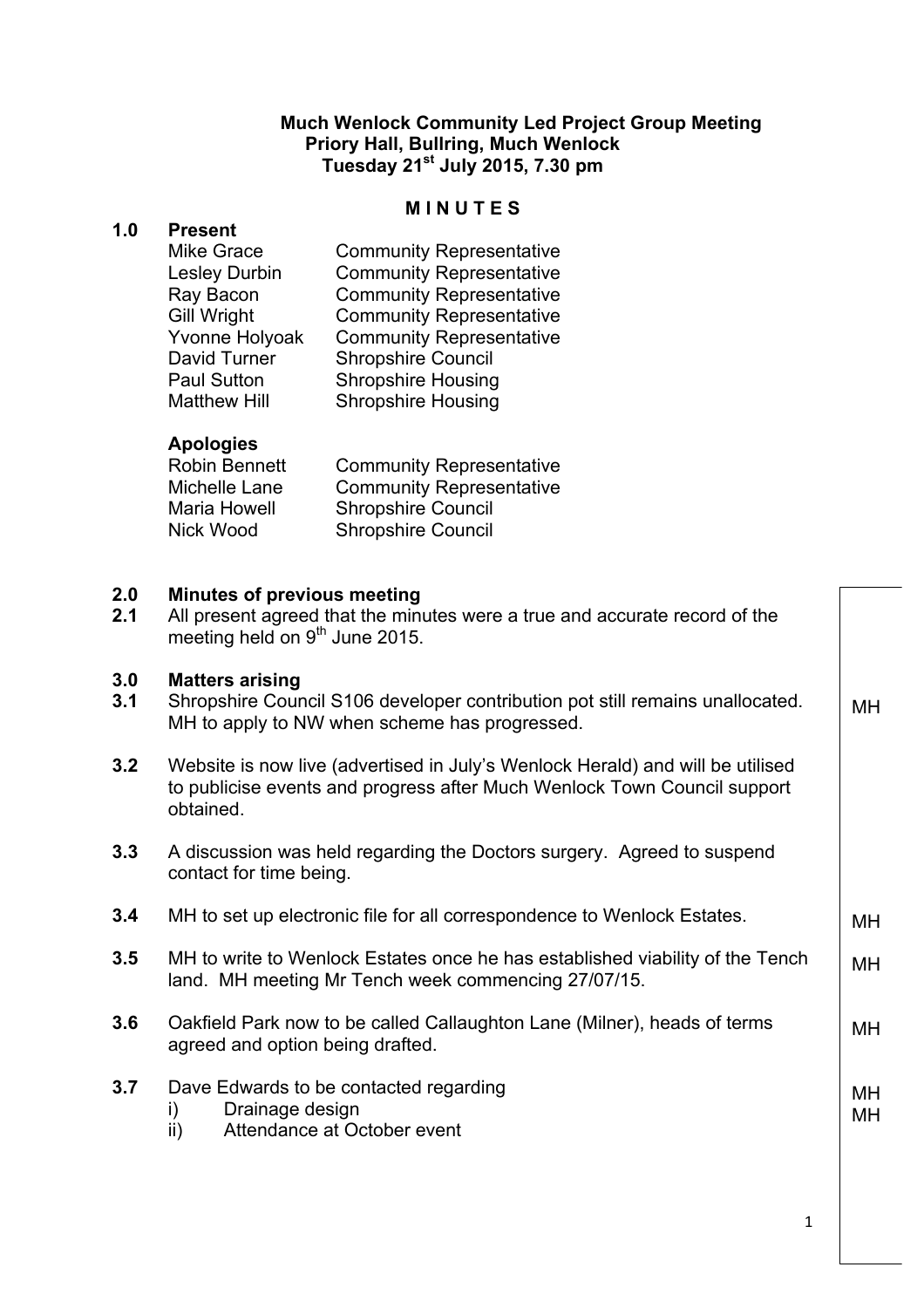|            | It should be noted that it is David L Edwards, to distinguish between other<br>Shropshire Council employees.                                                                                                                                                                                              |           |
|------------|-----------------------------------------------------------------------------------------------------------------------------------------------------------------------------------------------------------------------------------------------------------------------------------------------------------|-----------|
| 3.8        | Communication of drainage design still requires careful thought.                                                                                                                                                                                                                                          | PS/<br>MН |
| 3.9        | MH confirmed receipt of Much Wenlock's design statement, a copy will be<br>given to the architect with his appointment. A discussion was held relating to<br>passivahaus versus design statement. Architect to always follow design<br>statement a priority document and explain passivhaus consequences. | MН        |
| 3.10       | West Midlands Fire Service are still exploring a small housing scheme<br>adjacent to their station. DE suggested PS speak to Mal Price and explore<br>any opportunities.                                                                                                                                  | <b>PS</b> |
| 4.0<br>4.1 | <b>Journey Board</b><br>The journey board was presented and various suggestions were made to<br>incorporate into final version, but broadly<br>simpler messaging<br>i)<br>colours and fonts<br>$\mathsf{ii}$<br>combining some bubbles<br>iii)                                                            | <b>PS</b> |
| 4.2        | Agreed to allow Shropshire Housing final design of journey board approval.                                                                                                                                                                                                                                |           |
| 5.0<br>5.1 | Dates for future meetings<br>1 <sup>st</sup> September 2015 - Project Board Meeting, 7.30 pm, Priory Hall<br>Much Wenlock Town Council to be in attendance, invitation email and follow<br>up letter had been sent.                                                                                       | <b>PS</b> |
| 5.2        | Mid September - to plan October event - date to be confirmed, 7.30 pm, Priory<br>Hall                                                                                                                                                                                                                     | <b>PS</b> |
| 5.3        | 13 <sup>th</sup> October 2015 - Project Board Meeting, 7.30 pm, Priory Hall                                                                                                                                                                                                                               |           |
| 5.4        | Saturday in October for public event - date to be confirmed                                                                                                                                                                                                                                               | <b>PS</b> |
| 5.5        | 1 <sup>st</sup> December 2015 - Project Board Meeting, 7.30 pm, Priory Hall                                                                                                                                                                                                                               |           |
| 6.0<br>6.1 | Any other business<br>Julian Walker had resigned from the Project Board due to other commitments.                                                                                                                                                                                                         |           |
| 6.2        | PS to liaise with NW regarding Shropshire Council's review and update of<br>Much Wenlock's place plan.                                                                                                                                                                                                    | <b>PS</b> |
| 6.3        | NW to enquire whether S106 Cressage monies could be spent at Much<br>Wenlock.                                                                                                                                                                                                                             | <b>NW</b> |
| 6.4        | DE, MG and LD to discuss plans with flood group after $3rd$ September 2015.<br>PS to be invited.                                                                                                                                                                                                          | DE        |